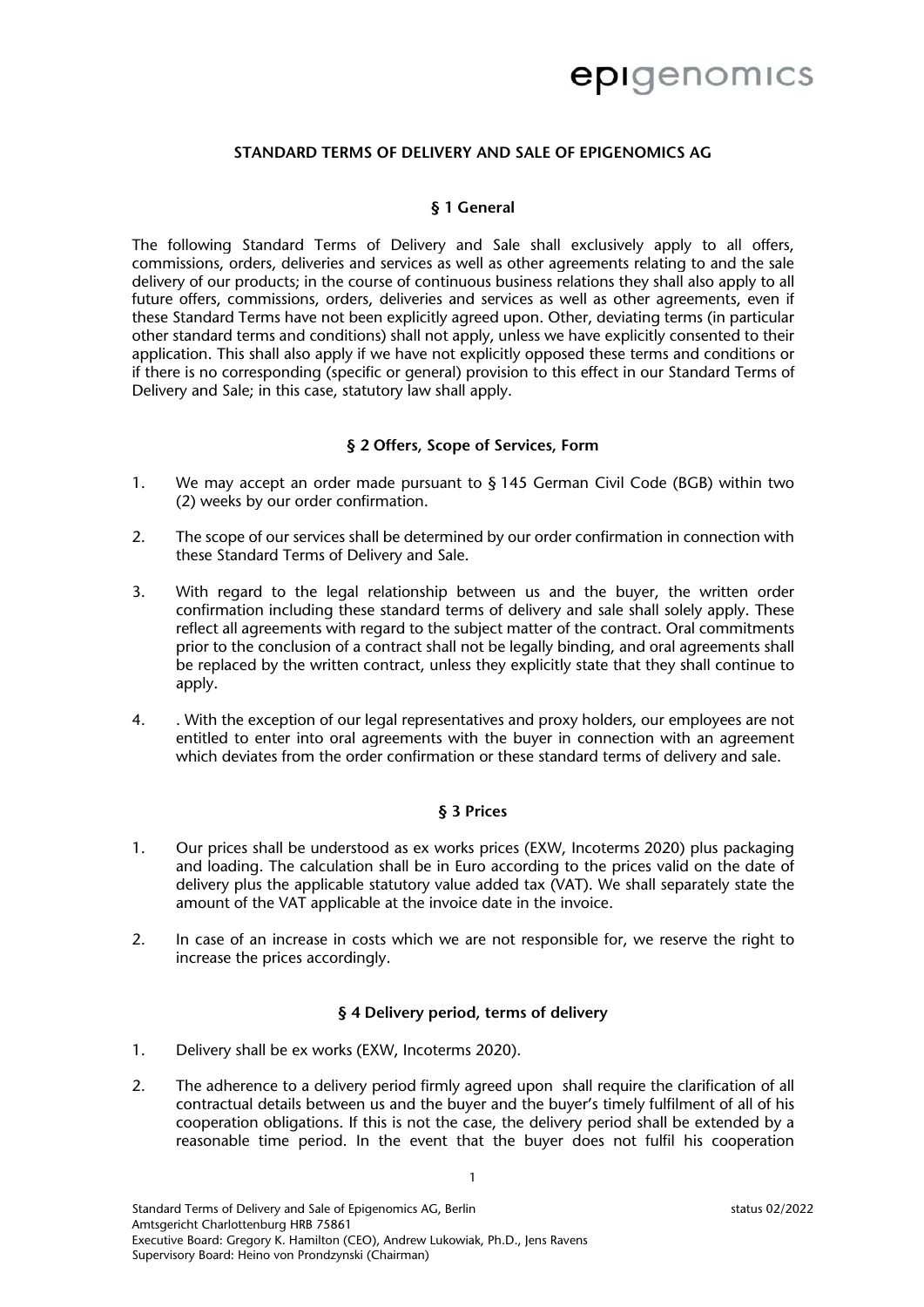obligations further claims remain unaffected.

- 3. We shall be entitled to partial deliveries if (i) the partial delivery may be used by the buyer, (ii) the delivery of the remaining goods is ensured, and (iii) no significant additional expenses and significant additional costs arise therefrom for the buyer.
- 4. To the extent that shipment of the goods was agreed, such shipment shall always be made at the buyer's own risk.

### **§ 5 Payments, Right to Set-off**

- 1. Unless stated to the contrary, all payments shall become due within ten (10) days of the invoice date. All payments shall be made in full to one of our accounts without deductions.
- 2. In case of delayed payments, we shall be entitled to charge default interest at a rate of nine (9) percentage points above the basic interest rate. Any additional statutory claims for damages shall not be affected.
- 3. The buyer may only set-off (*aufrechnen*) counterclaims to the extent that such counterclaims are with regard to their cause and amount undisputed, accepted or have been bindingly established in court. The same shall apply in case of a retention right (*Zurückbehaltungsrecht*).

#### **§ 6 Retention of Title**

- 1. Delivered goods shall remain our property until all outstanding payments from the buyer out of existing business relations have been received. The buyer shall not be entitled to pledge or assign our reserved goods as security to third parties.
- 2. If third parties access our reserved goods, in particular by a pledge, the buyer will advise the third parties of our property rights and will inform us in order to enable us to enforce our property rights. If the third party is not able to reimburse us the judicial and extrajudicial costs arising in this context the buyer shall be liable for such costs
- 3. If we withdraw from the contract due to a breach of the contract by the buyer, we are entitled to reclaim the reserved goods.

#### **§ 7 Inspection and Objection**

The buyer shall duly inspect the delivered goods immediately upon delivery at its own cost and report to us without delay any defects, wrong deliveries or short deliveries in writing. Notice of obvious defects, wrong deliveries or short deliveries shall be issued within a period of two (2) weeks following delivery. Unless set forth otherwise in this § 7, § 377 German Commercial Code (HGB) shall apply.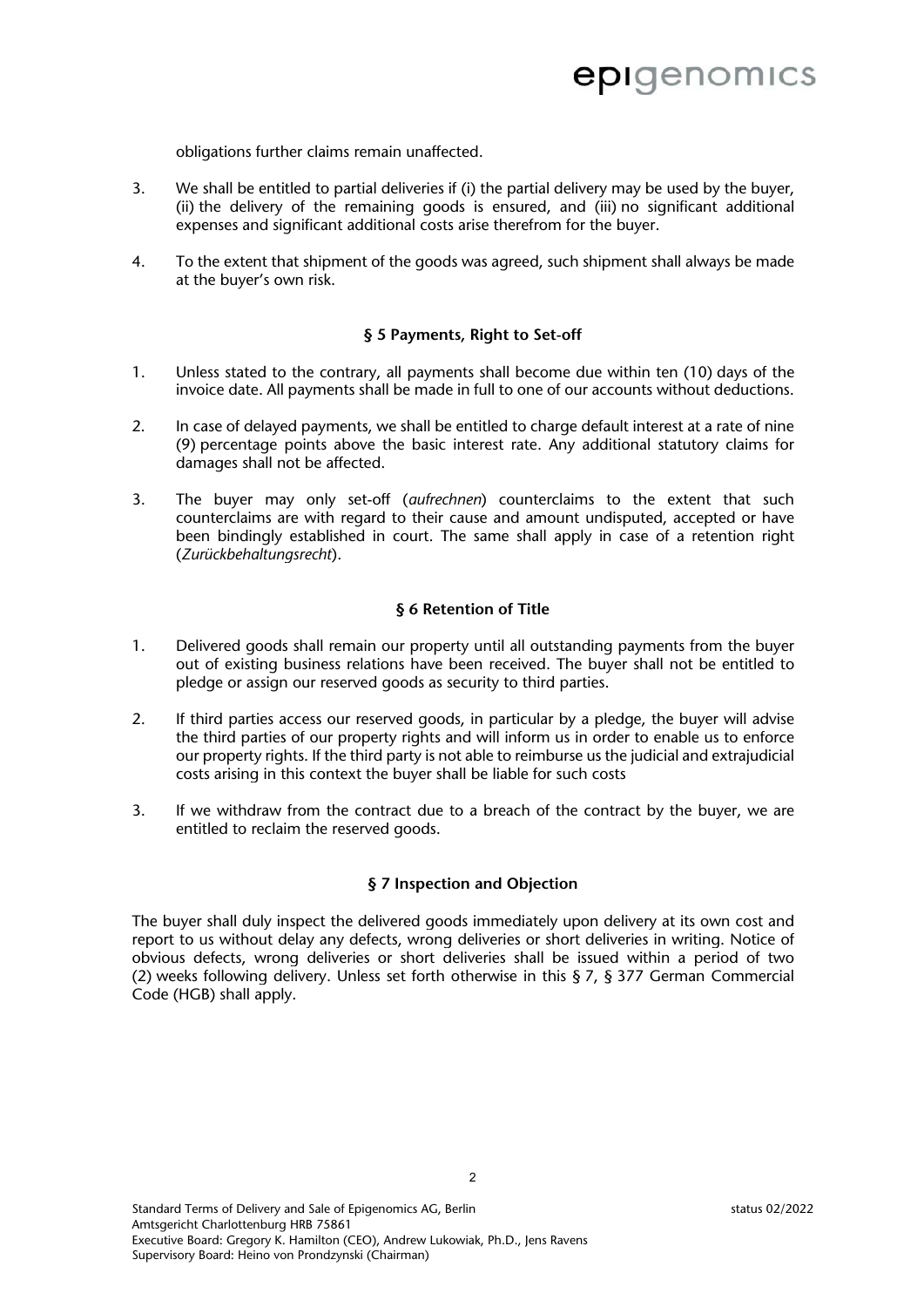# epigenomics

### **§ 8 Liability**

- 1. We shall not be liable in case that a delivery is impossible or delayed to the extent such impossibility or delay was caused by force majeure or impediments which we are not responsible for (including fault of our suppliers, stoppages, labour disputes etc.).
- 2. Any claims for damages or reimbursement of frustrated expenses are restricted subject to this § 8 regardless of their legal basis.
- 3. We shall be fully liable in the event of intentional misconduct *(Vorsatz)* or gross negligence *(grobe Fahrlässigkeit)* by Epigenomics AG, our legal representatives or vicarious agents *(Erfüllungsgehilfen)*. In addition, we shall be fully liable (i) in case of non-compliance with guarantees *(Garantien)*, (ii) in case of culpable injury to life, body and health caused by Epigenomics AG, our legal representatives or vicarious agents, and (iii) in case of a statutory liability under the German Product Liability Act *(Produkthaftungsgesetz)*.
- 4. In case of a culpable violation of essential contractual obligations, i.e. a contractual obligation which enables the proper execution of the contract and upon which the buyer therefore relies and may rely, we shall be liable with regard to the cause. The liability shall in this case, however, be limited to the contractually typical damage that can be reasonably foreseen.
- 5. In all other cases, any claims for direct or indirect damages (on any legal basis whatsoever) including any claims for damages based on breach of any pre-contractual duty, or tortuous claims shall be excluded.
- 6. Claims for product defects shall become time-barred one year after the statutory begin of the limitation period (§ 438 para. 2 German Civil Code (BGB)) delivery of the goods. This limitation period shall not apply to the extent we are liable due to intentional misconduct *(Vorsatz)* or gross negligence *(grobe Fahrlässigkeit)* by Epigenomics AG, our legal representatives or vicarious agents *(Erfüllungsgehilfen)* and in case of culpable injury to life, body and health by Epigenomics AG, our legal representatives or vicarious agents.

## **§ 9 Permitted Use**

- 1. Unless otherwise agreed, the commercial resale of our products is not permitted.
- 2. Our products are intended only for the uses stated in our respective product documentations. Any other type of consumption or application in humans or animals is not permitted.
- 3. The buyer shall be solely responsible for any excess in the use of our products permitted pursuant to para. 2. In particular, the buyer shall be responsible for obtaining any necessary intellectual property licences, complying with any and all applicable regulatory requirements and conducting any necessary testings.

## **§ 10 Confidentiality**

1. The buyer shall keep confidential any information which is marked as confidential or which by its nature would be considered confidential or proprietary in a court of law, and use such confidential information only for the contractual agreed purpose, and not disclose such confidential information to any third party without our prior approval.